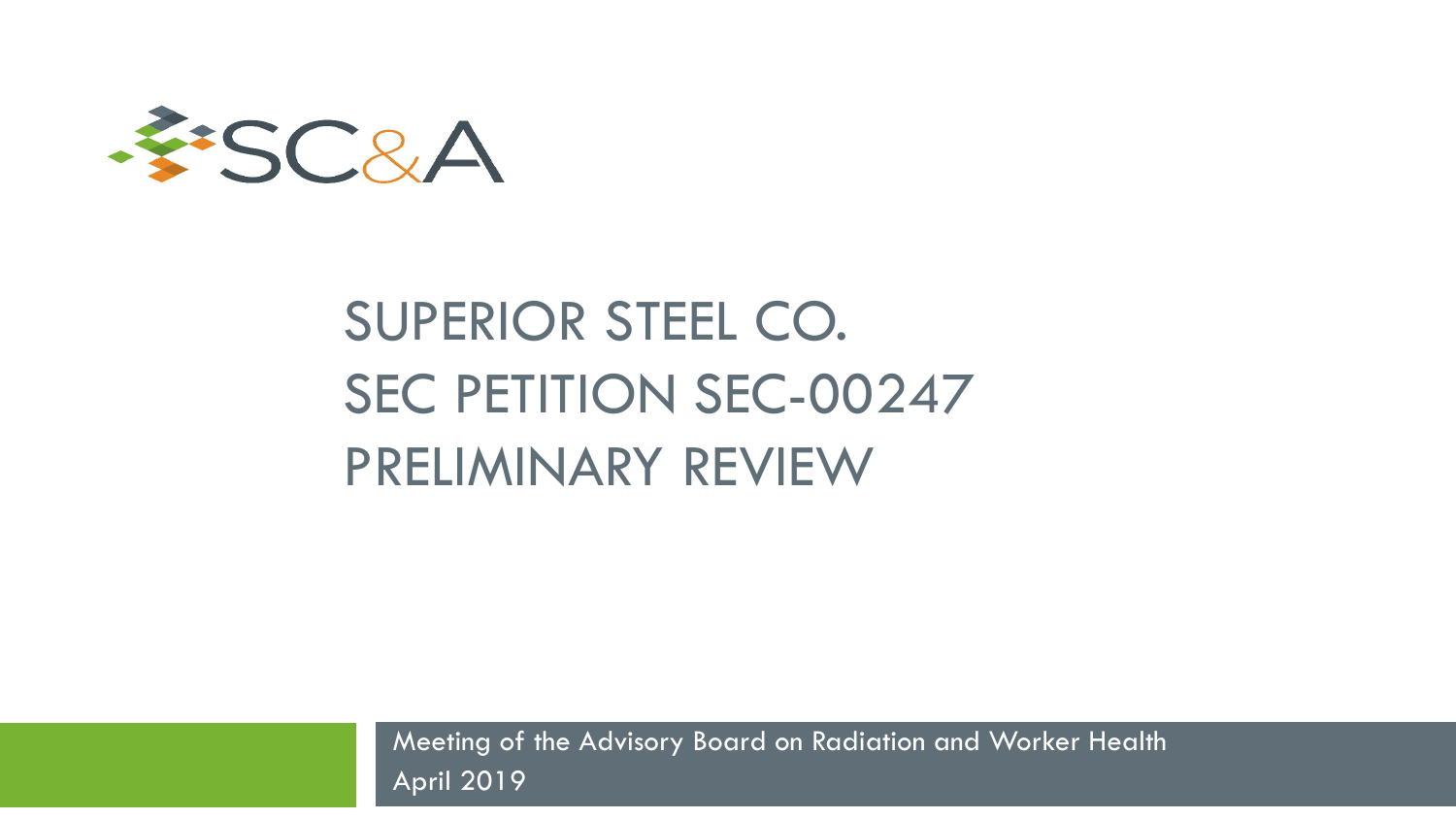## Site Information

- **2**
- $\Box$  Located in Carnegie, PA (outside of Pittsburgh)
- $\Box$  Metal processing facility hired by AEC because it was one of only a few companies identified with the technical expertise to roll and clad metal strip plate
- □ Cost-plus-fixed fee contract for intermittent, on-demand rolling Covered years:

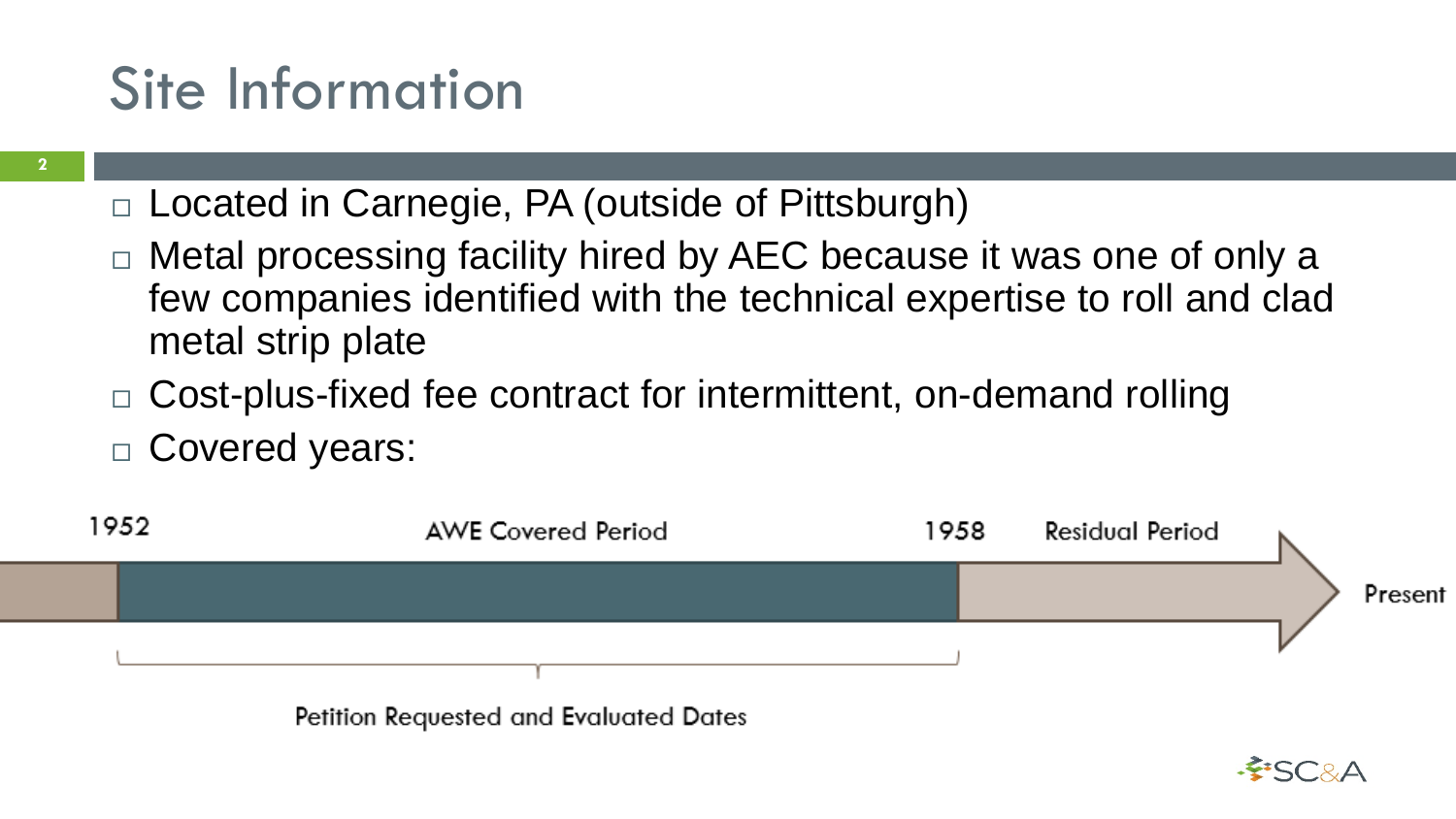## Petition-Related Dates

#### □ Petition received on May 1, 2018

Requested class:

All workers who worked in any area at the Superior Steel Co. facility in Carnegie, PA, during the period from January 1, 1952 through December 31, 1957.

#### Basis:

- "Individual uranium urinalysis data are unavailable for Superior Steel workers and none are known to exist."
- "No external dosimetry results are available for Superior Steel employees."

#### $\Box$  Petition qualified for evaluation July 19, 2018

Qualified class:

All atomic weapons employees who worked in any area at Superior Steel Co. in Carnegie, Pennsylvania, during the period from January 1, 1952 through December 31, 1957.

□ NIOSH Petition Evaluation Report issued November 16, 2018

Board discussed at December 12–13, 2018, meeting

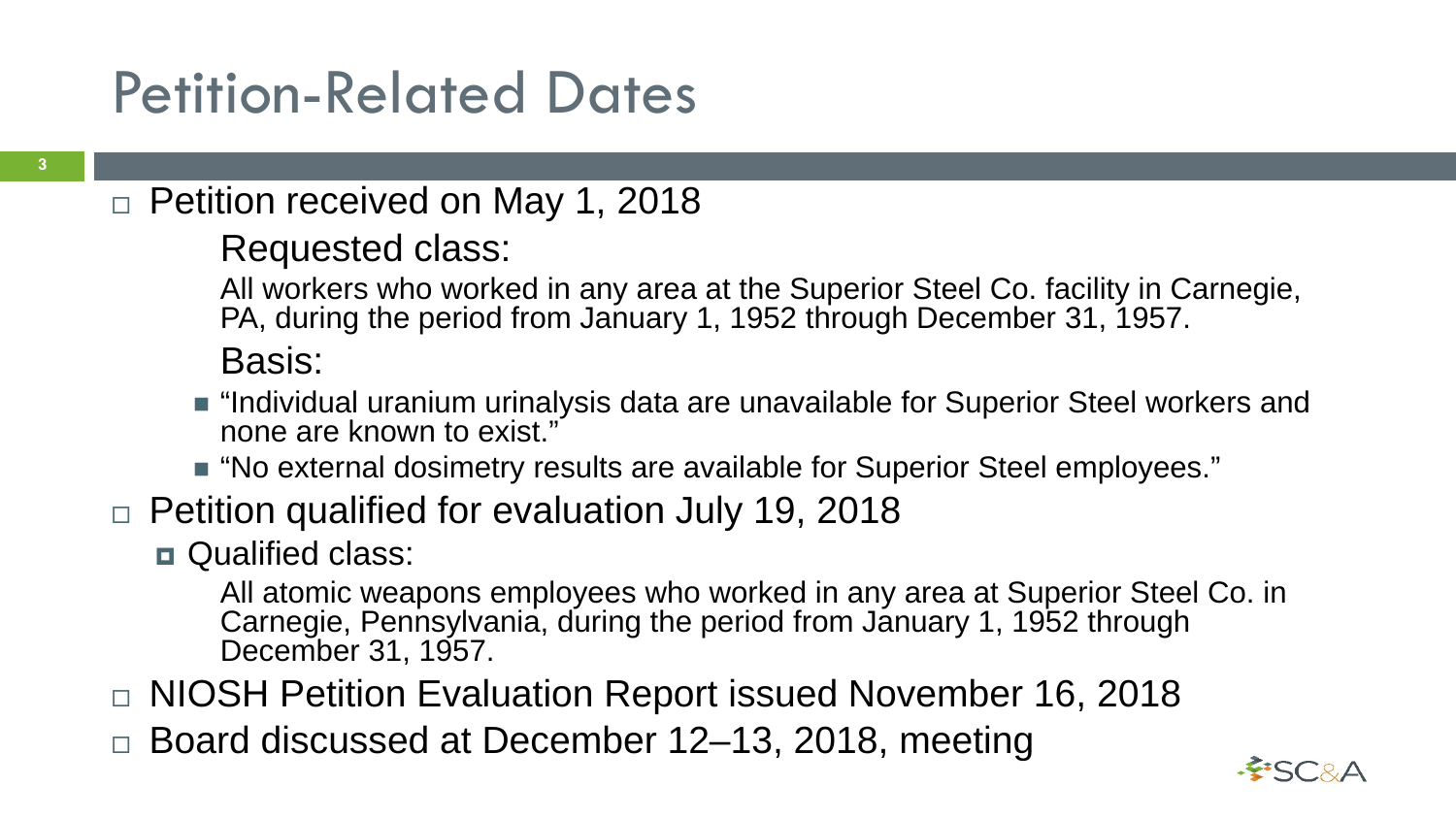## Data Reviewed By SC&A

- □ Site Research Database
	- Health and Safety Laboratory (HASL) monitoring studies
	- United States Army Corps of Engineers Preliminary Assessment study
	- Thorium licensing communication
- CATI reports
- □ Superior Steel TBD (ORAUT-TKBS-0034, Rev. 00 PC-1)  $\Box$  TBD-6000

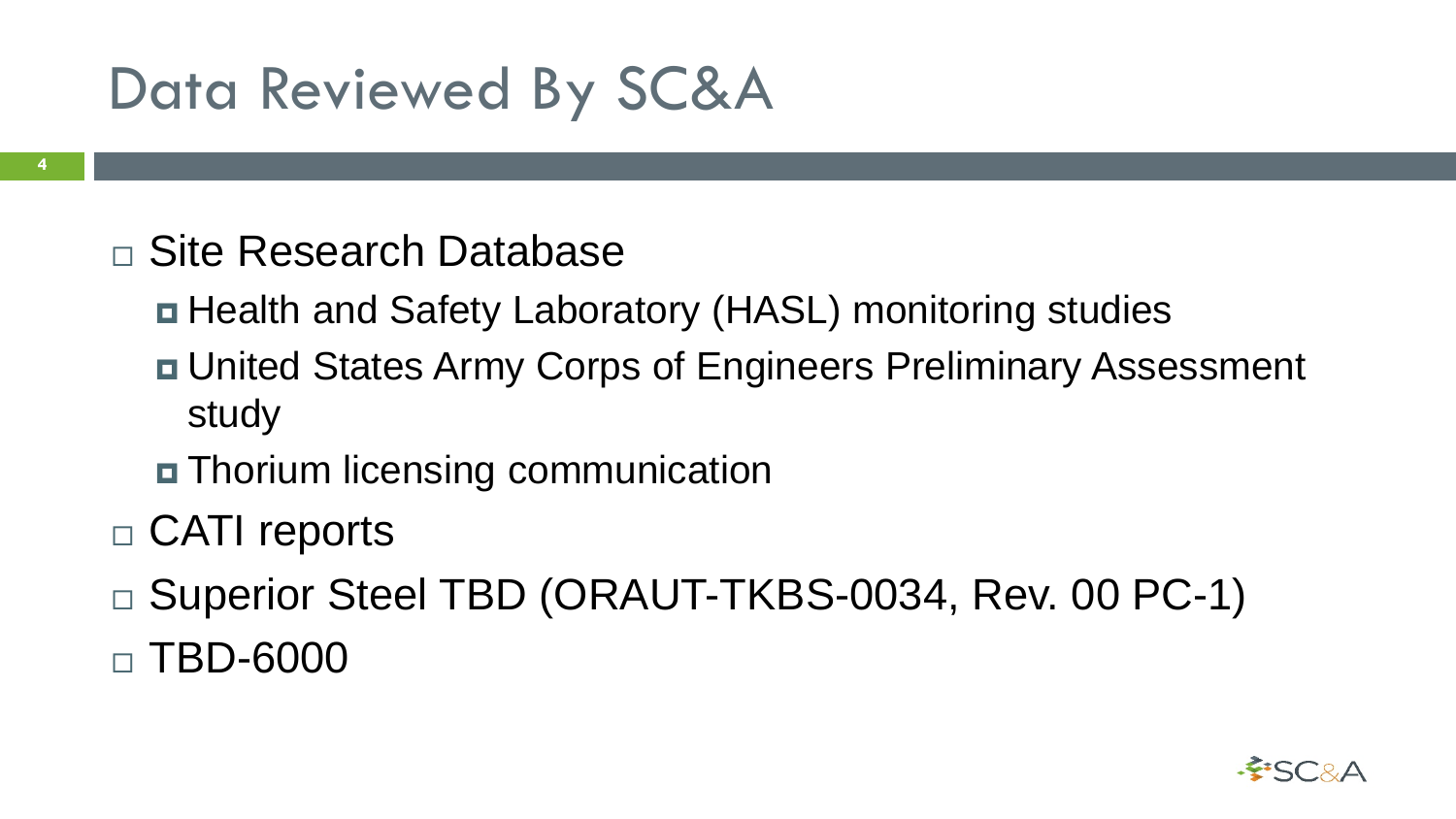# Radiological Exposure Sources at Superior Steel Co.

### Uranium

- Uranium slabs heated in salt bath, rolled numerous times, finished cut, and allowed to cool
- □ Majority natural uranium
	- **D** May have been RU

**5**

- One known campaign of 1.5% enriched uranium
- □ 4 HASL air monitoring studies
	- $\overline{p}$  ~17 BZ results
	- ~144 process/general air samples

### Thorium

- $\Box$  Licensed to possess 700 pounds
	- **E** Evidence of test rolling
	- Commercial client (i.e., non-AEC)

### $\Box$  Expanded to unlimited

- No evidence of additional rollings, receipt of materials, or work orders
- $\Box$  No evidence of thorium contamination found in cleanup efforts

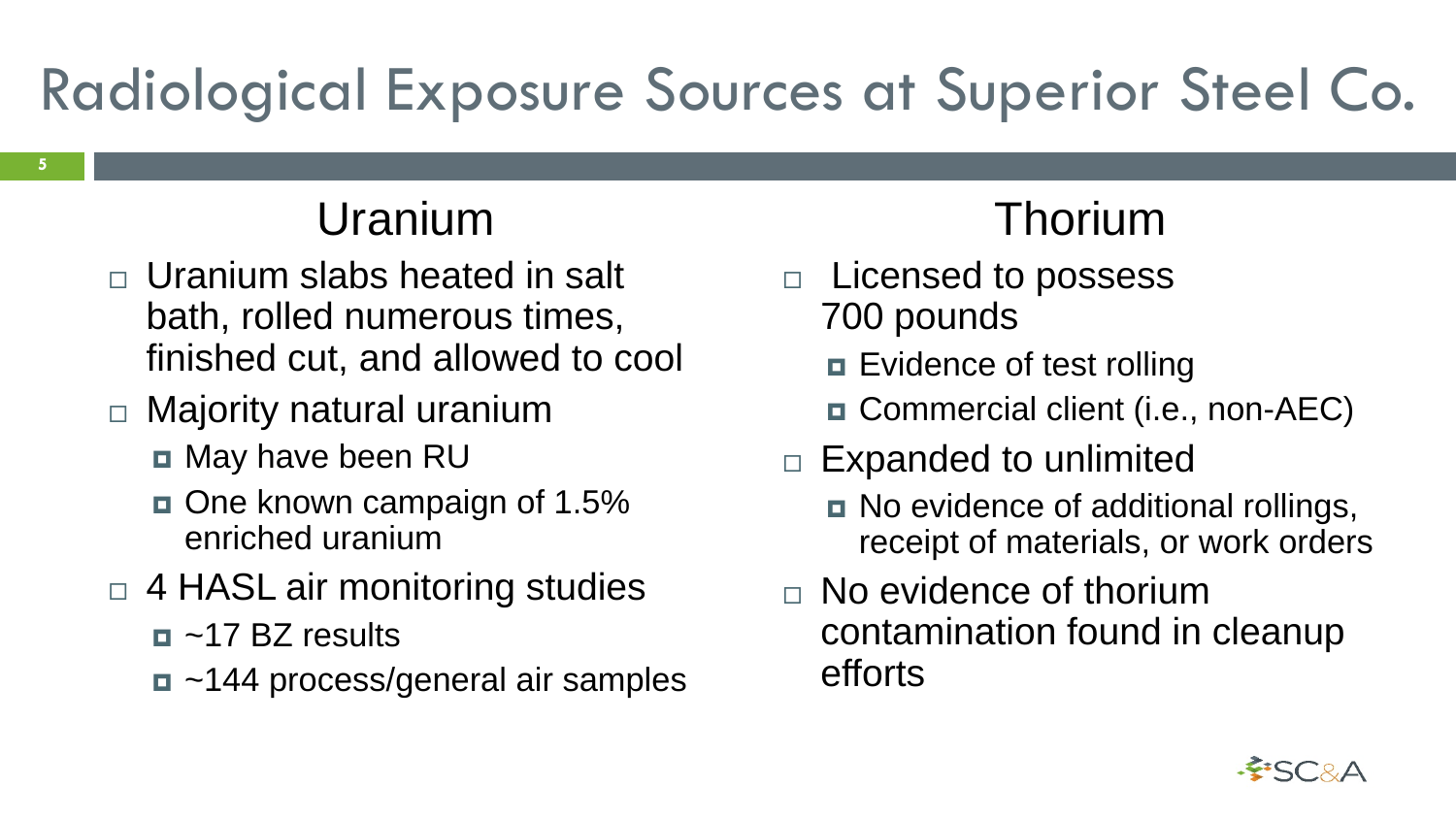## Important Dates

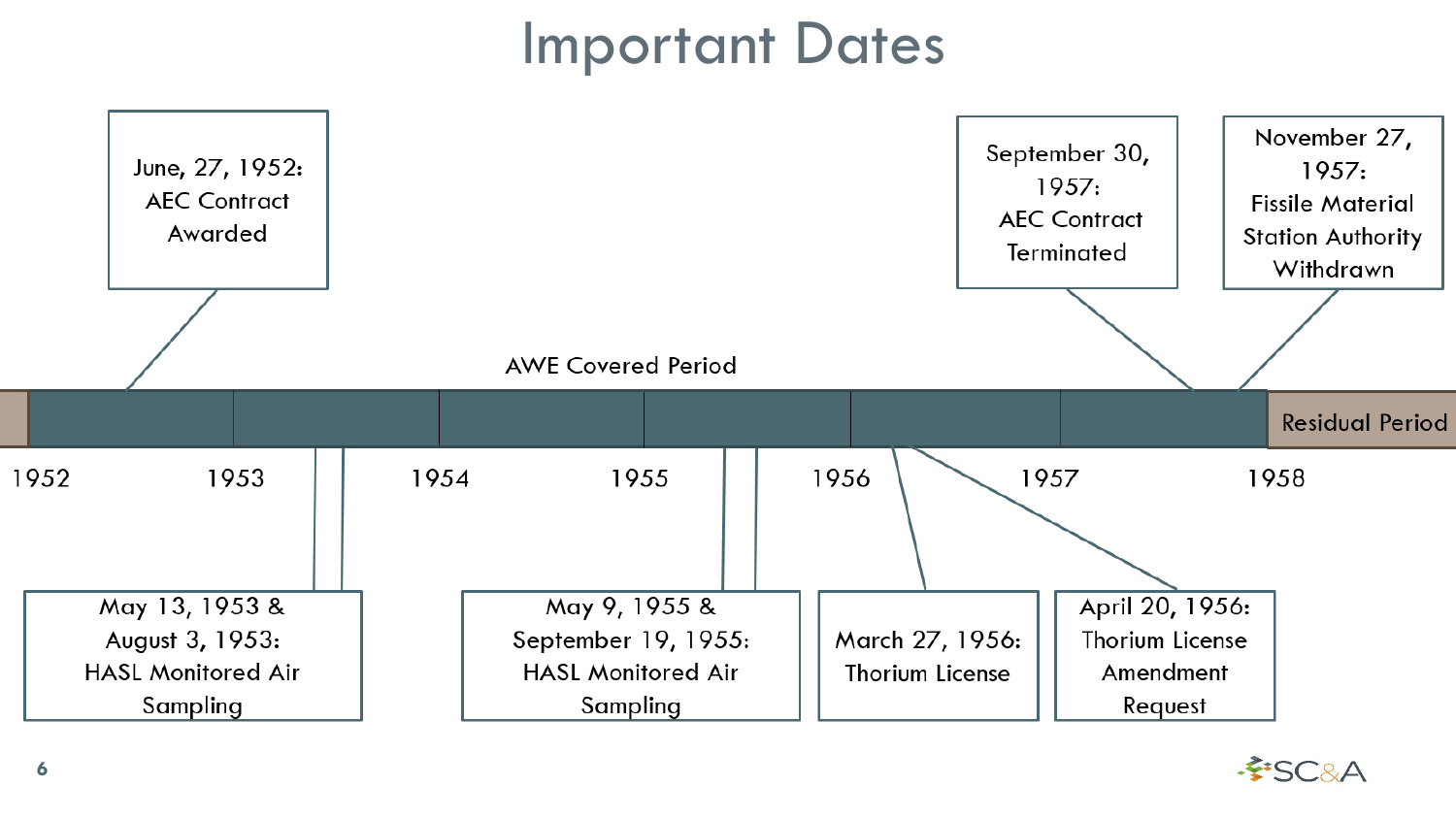

 No worker monitoring (both internal and external) □ Air sampling done on limited occasions Original contract documentation destroyed Minimal information regarding thorium

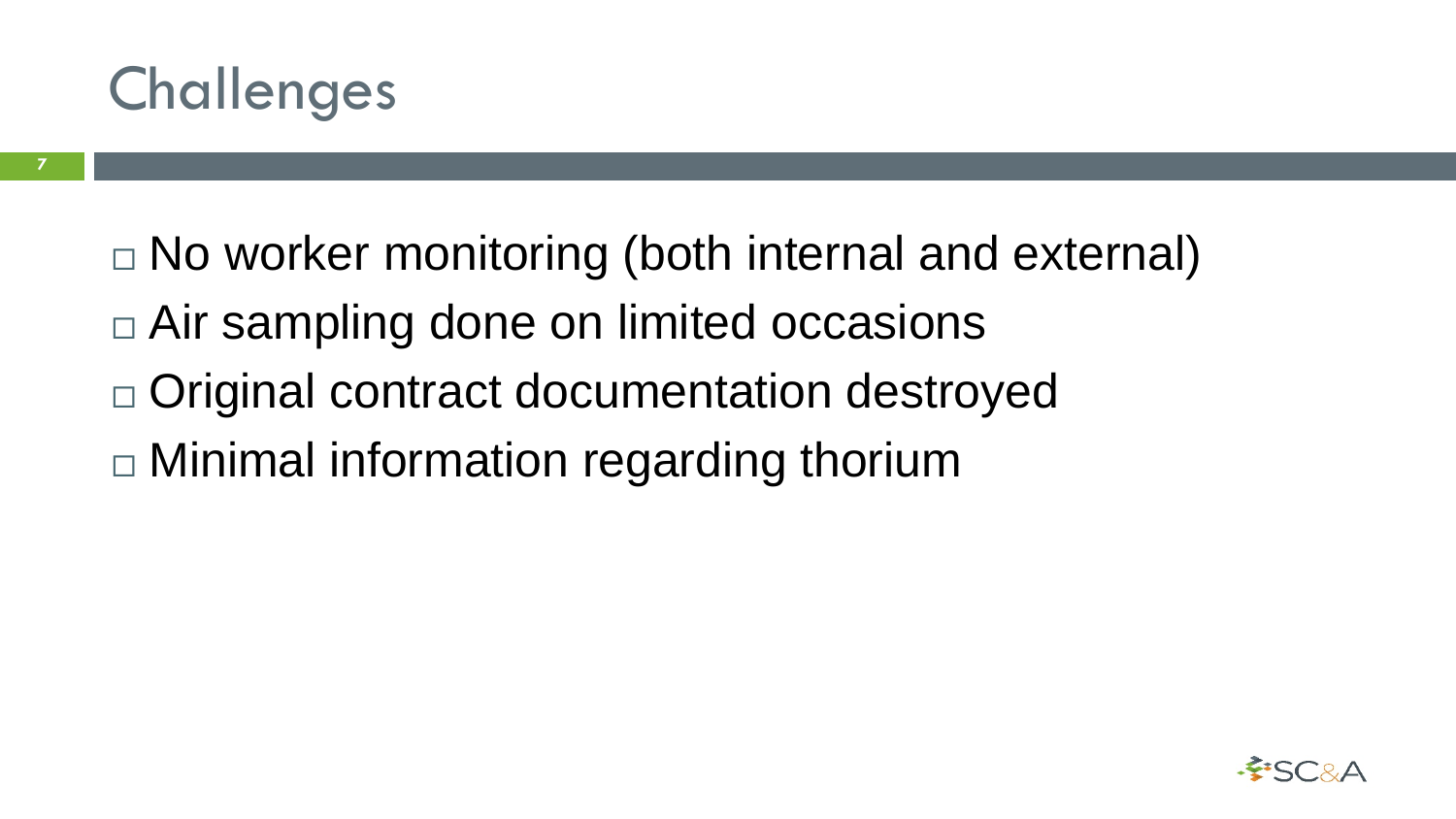# NIOSH Approach to Internal Dose from Uranium

- $\Box$  500 hours rolling mill time per year
	- Established via contract annual billings
	- Use Vulcan Crucible Steel billing rate per hour
- □ Air concentrations established from 4 HASL studies
	- U-234 including RU contaminates
	- Split into a pre- and post-May 9, 1955, rolling
		- Man-cooling fans installed at unknown date between August 1953 and May 1955 rollings

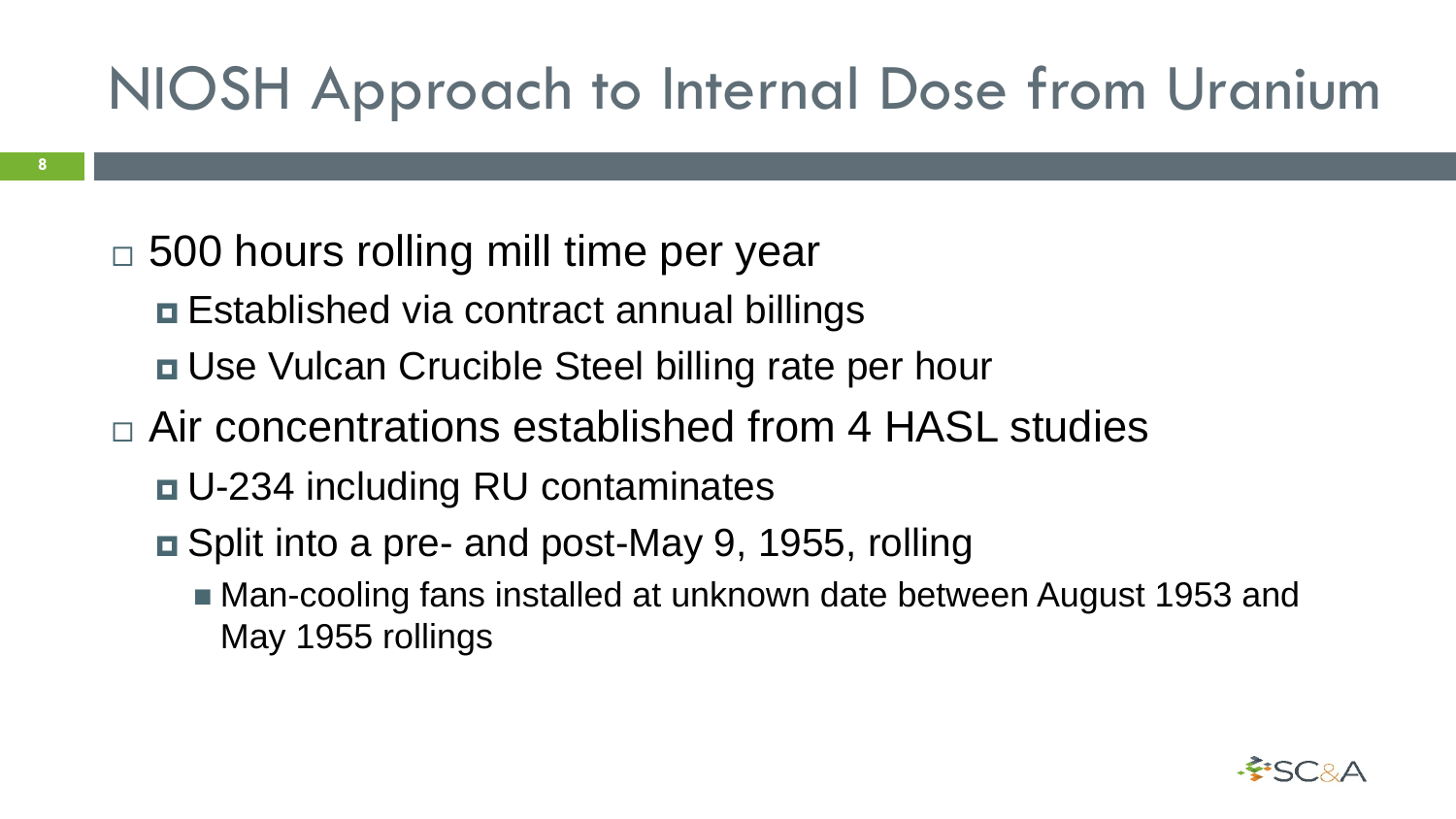## HASL Air Sampling Data (bin width of 200)

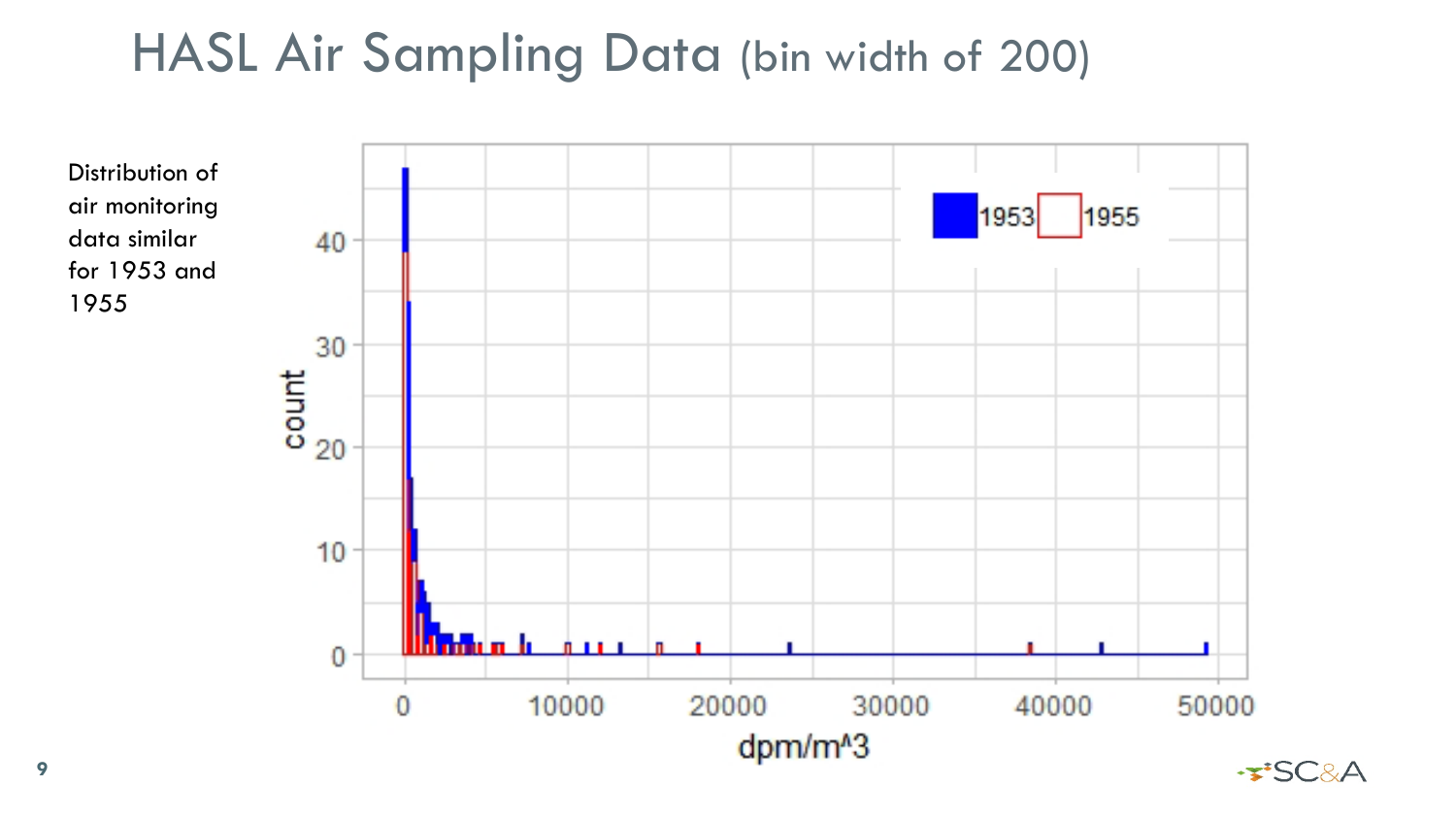### HASL Air Sampling Data (zoomed in with bin width of 25)



 $-55C8A$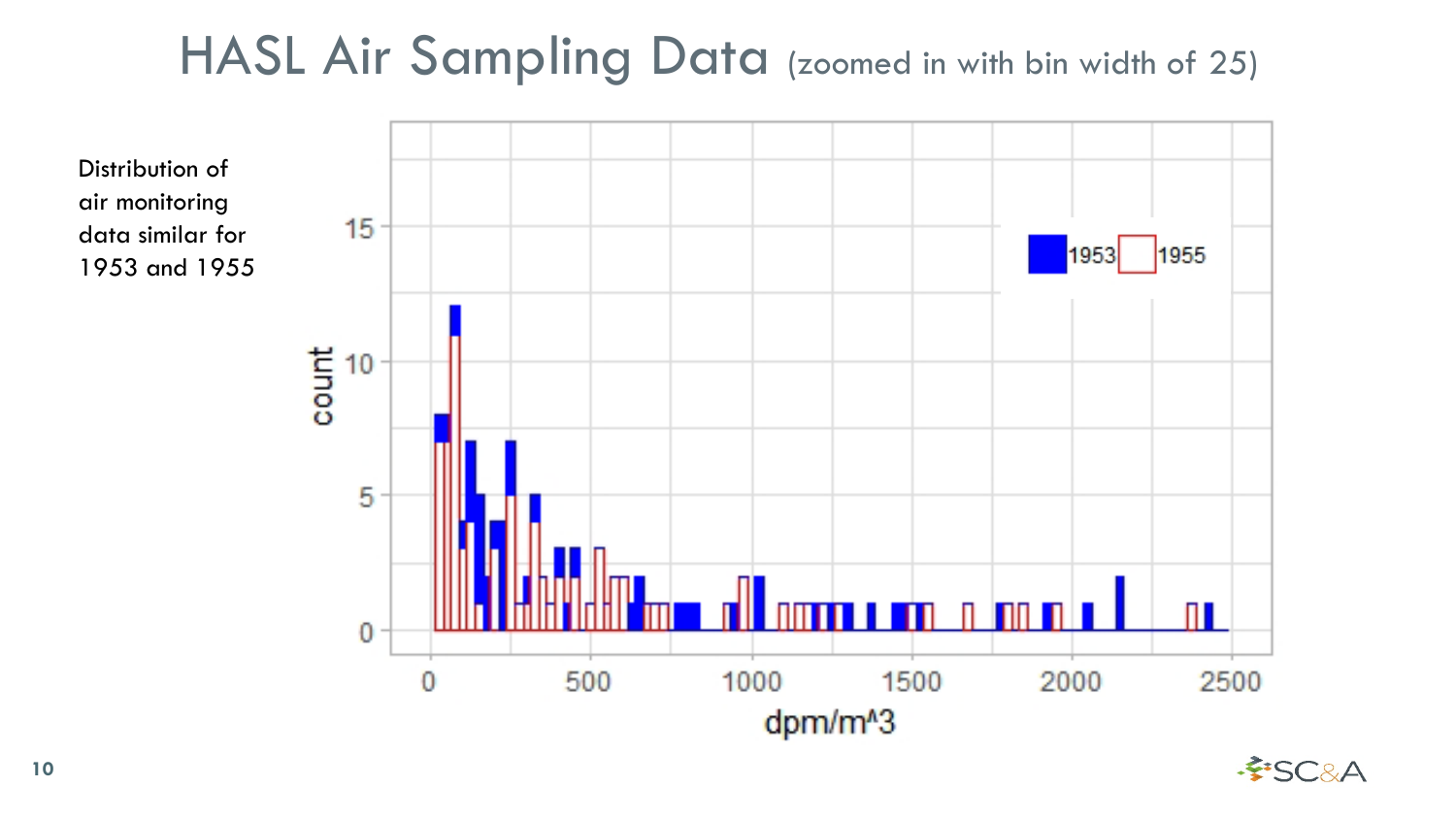## HASL Air Sampling Data by Survey



May 1955 distribution trends lower; however, gains are lost in September 1955 sampling

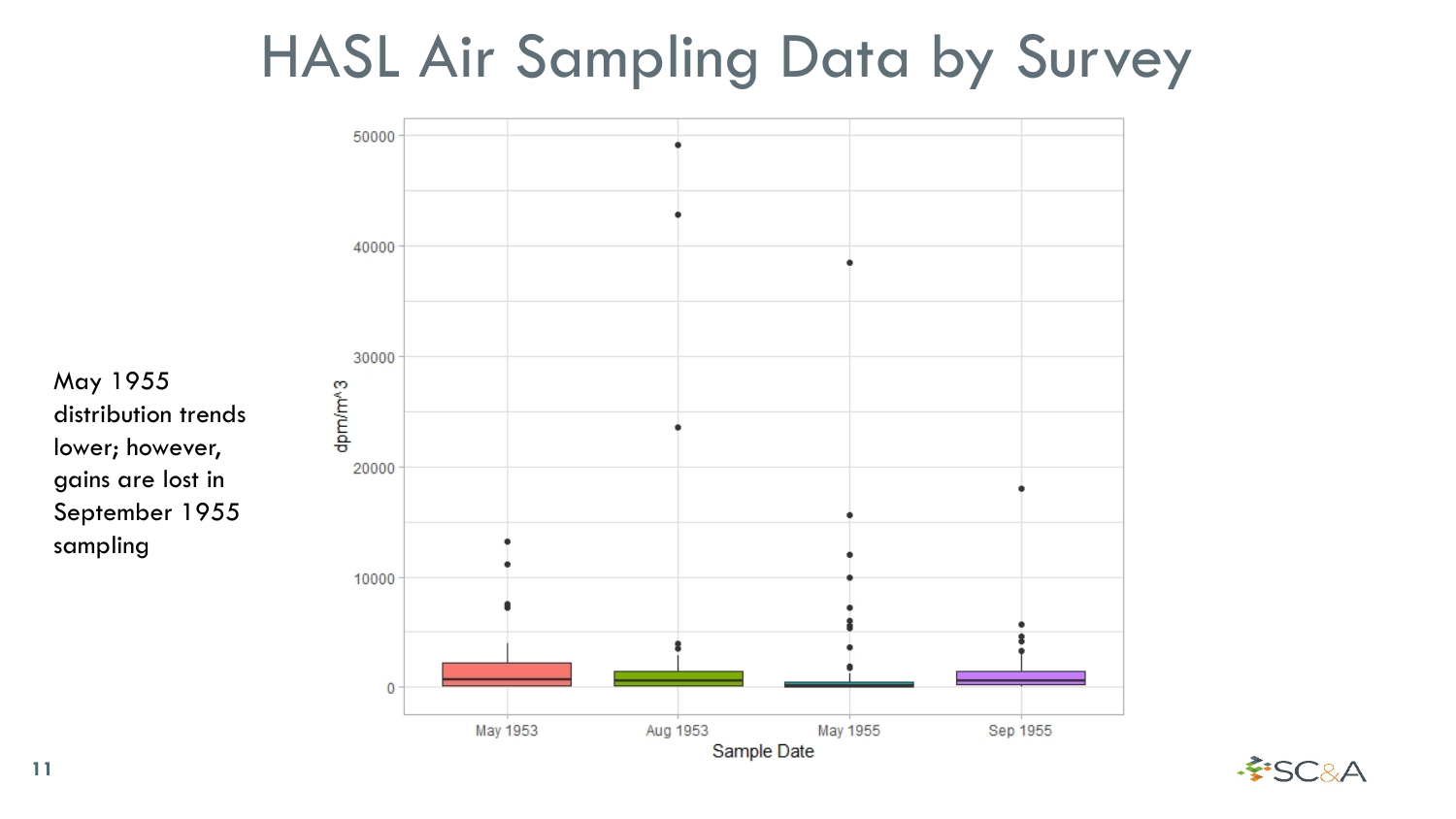# HASL Air Sampling Data by Survey (zoomed in)

May 1955 distribution trends dpm/m<sup>x</sup>3 lower; however, gains are lost in September 1955 sampling



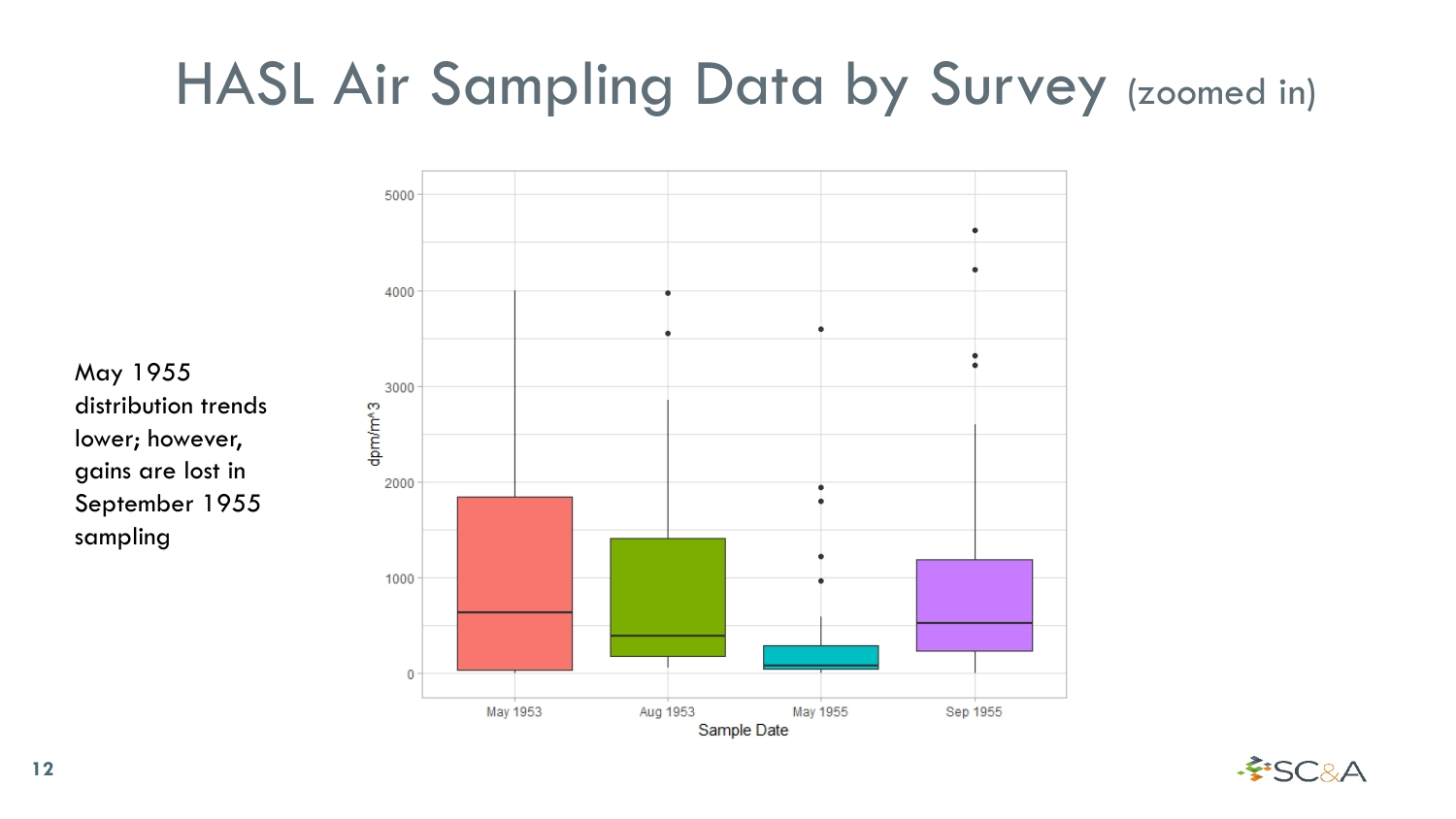# NIOSH Approach to Internal Dose from Thorium

- □ Th-232 and daughters in secular equilibrium
- □ Single 10-hour rolling

**13**

- □ Air concentrations based on mass loading approach
	- Use U milling air concentration determined from air monitoring results
	- Similar approach to Bridgeport Brass but assumes Th mass loading equal to U mass loading
- $\Box$  Resuspension remainder of 1956–1957
	- 1E-5 /m resuspension factor
	- Source term depletion based on ORAUT-OTIB-0070

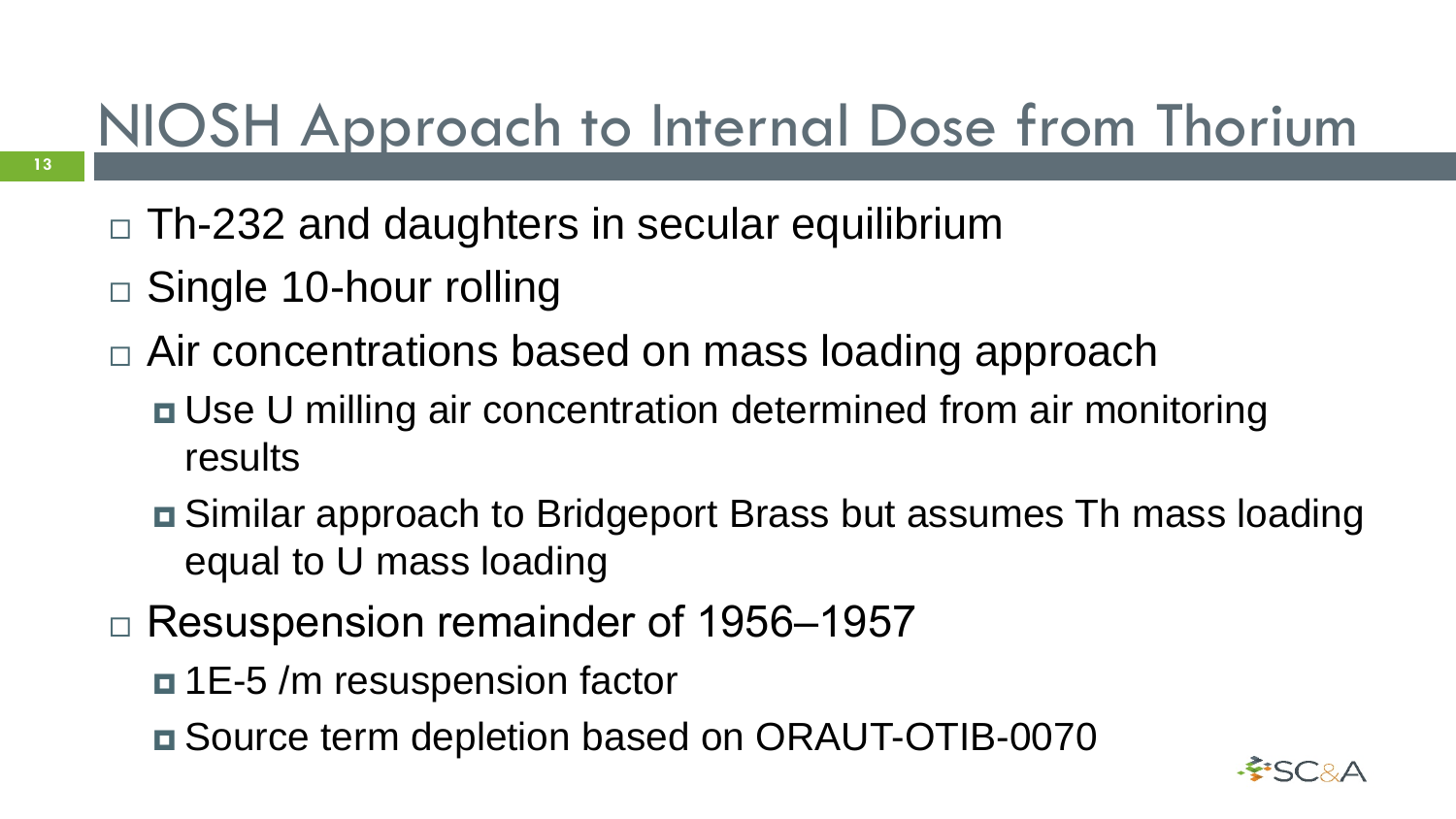## NIOSH External Uranium Exposures

- □ 500 hours rolling per year using Battelle-TBD-6000 default worker assumptions
	- Direct rolling
	- **E** Submersion
- $\Box$  500 hours storage
- $\Box$  2,000 hours post-rolling
	- Direct exposure
	- **□** Submersion

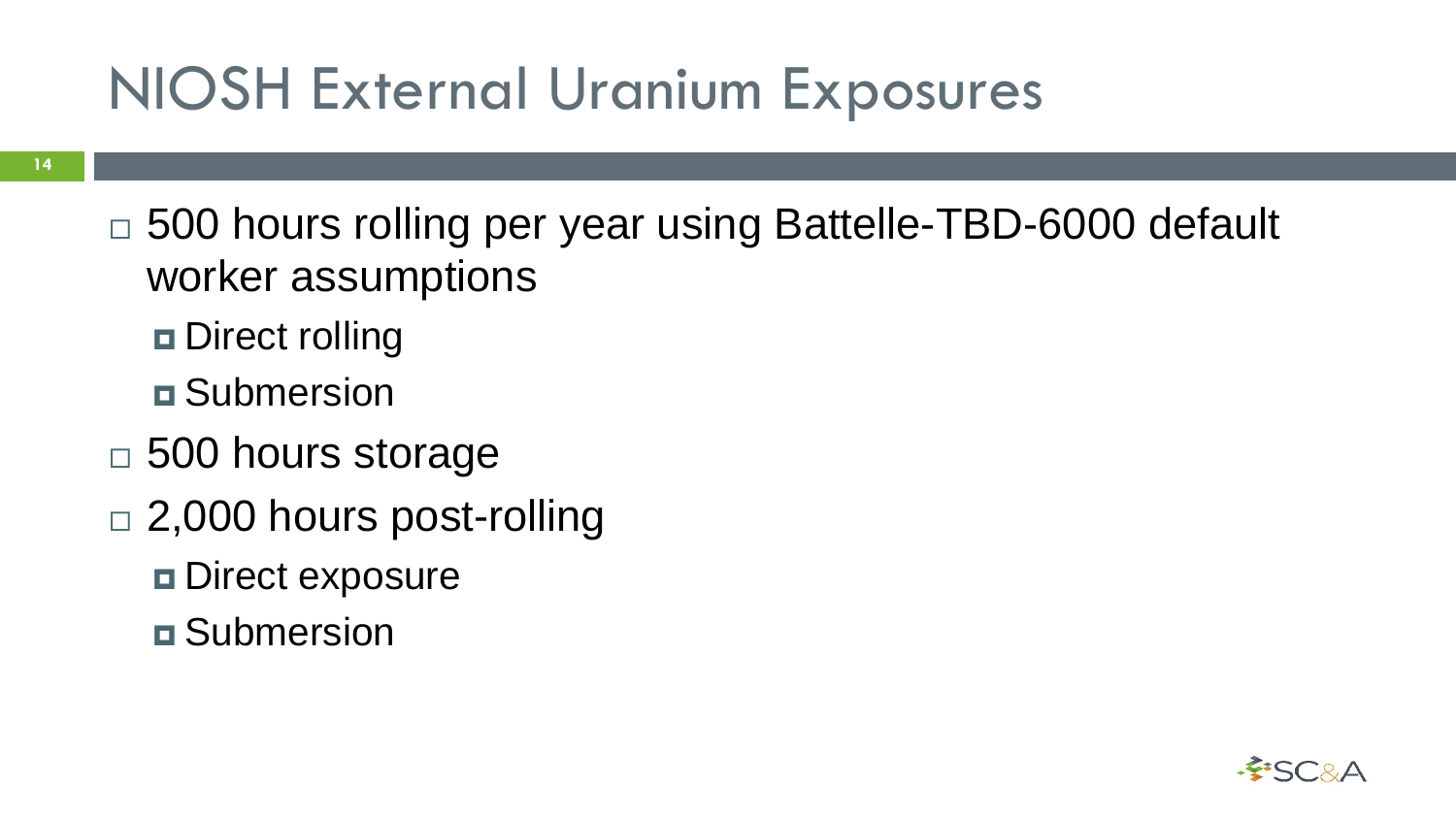## NIOSH External Thorium Exposures

- □ 10 hours rolling using Battelle-TBD-6000 guidance
	- **□** Direct rolling
	- **E** Submersion
- $\Box$  190 hours storage
- $\Box$  April 30,1956, through end of operations post-rolling
	- Direct exposure
	- **E** Submersion